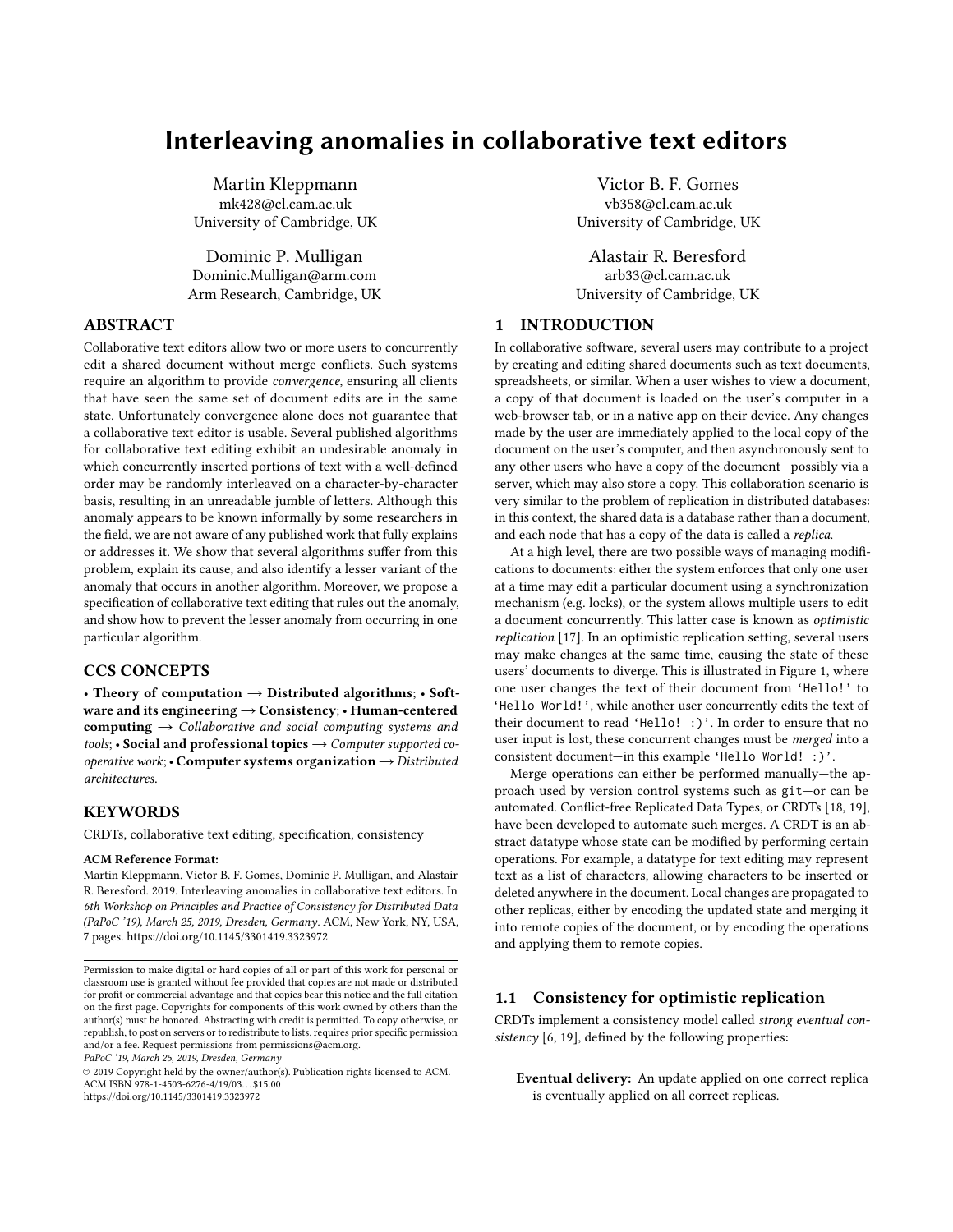<span id="page-1-0"></span>PaPoC '19, March 25, 2019, Dresden, Germany Martin Kleppmann, Victor B. F. Gomes, Dominic P. Mulligan, and Alastair R. Beresford



<span id="page-1-1"></span>Figure 1: Simple concurrent text editing example. Solid black lines indicate state changes over time while dashed blue arrows indicate network communication.



Figure 2: Two concurrent insertions at the same position are interleaved.

<span id="page-1-2"></span>

Figure 3: Interleaving due to character positions taken from a dense identifier set, e.g. the rational numbers Q.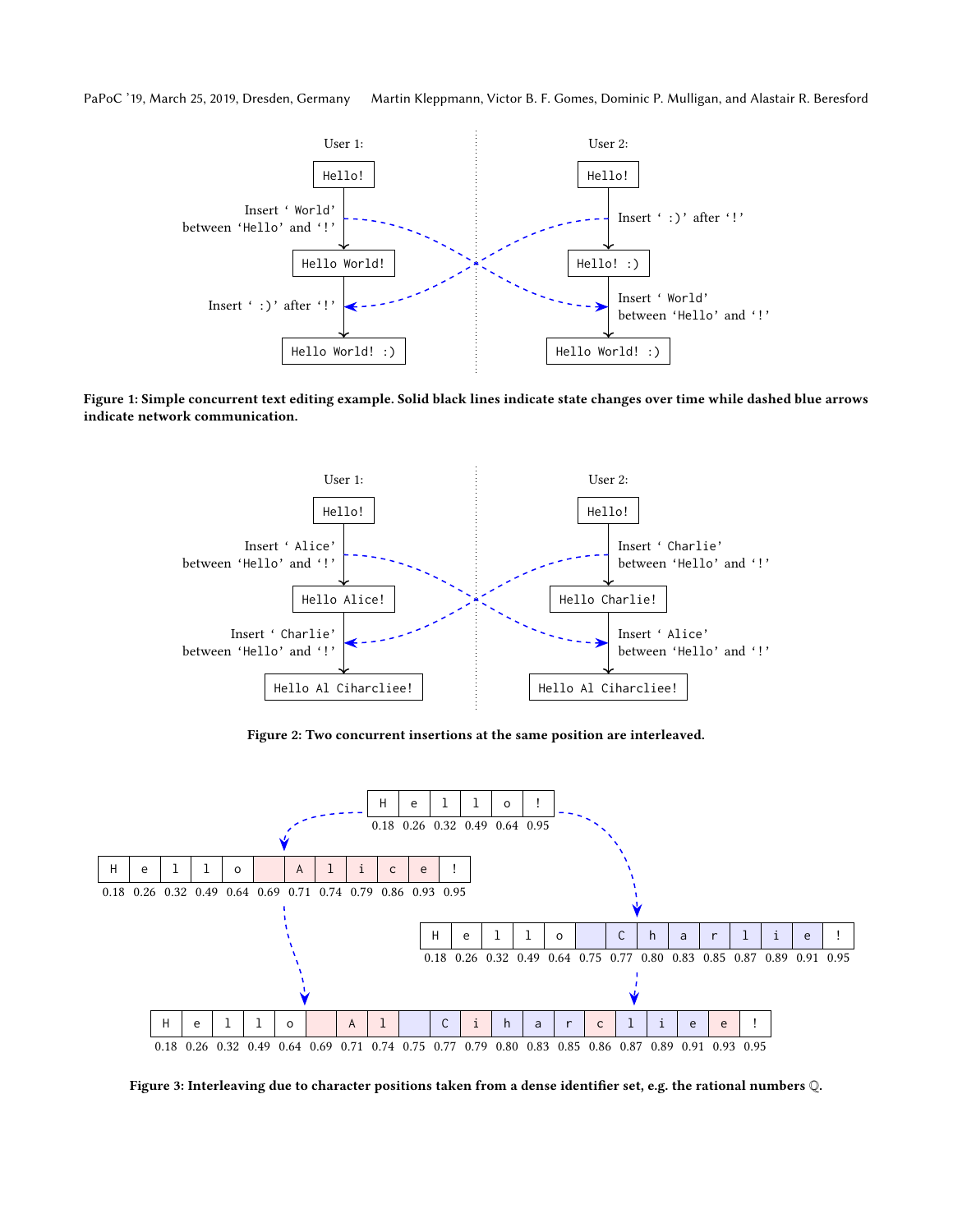Interleaving anomalies in collaborative text editors **PaPoC** '19, March 25, 2019, Dresden, Germany

- Convergence: If the same set of updates have been applied (possibly in a different order) on two replicas then those two replicas have equivalent state.
- Termination: All method executions terminate.

In operation-based CRDTs the convergence property is implemented by ensuring that concurrent operations commute. For example, consider Figure [1](#page-1-0) wherein User 1 first applies the insertion of ' World' and then applies the insertion of  $\lq$  :  $\lq$  to the document, while User 2 applies the same two insertions in the opposite order. Commutativity of the insertions ensures that the two replicas obtain the same final state.

When replicas mutually merge each others' changes, the convergence property ensures that those replicas obtain the same state. However, we must also specify what that state should be: strong eventual consistency is necessary but it is not sufficient, as it does not capture all of the consistency properties that we require. For example, the convergence property for a document could be met by storing all inserted characters in lexicographical order, but this does not represent a useful document editing system. More is needed in order to ensure the system is useful.

In this paper we examine a particular consistency property for collaborative text editors that has been overlooked in the literature. Notably, failing to satisfy this property may result in arbitrary text interleaving leading to an undesirable (garbled) document state. We highlight existing CRDT algorithms and a specification that exhibit this anomaly, and demonstrate how to fix this flaw.

#### <span id="page-2-0"></span>2 THE INTERLEAVING ANOMALY

In this section we discuss an anomaly that can lead to undesirable outcomes when two users concurrently insert text at the same position in a document. For example, in Figure [2,](#page-1-1) two users are editing a text document that initially reads 'Hello!'. User 1 changes it to read 'Hello Alice!', while concurrently User 2 changes it to 'Hello Charlie!'. However, when the concurrent edits are merged, the merging algorithm randomly interleaves the two insertions of ' Alice' and ' Charlie' character by character, resulting in an unreadable jumble of characters.

Even though this outcome is obviously undesirable, it does sometimes occur in practice. Two published CRDTs for collaborative text editing, Logoot [\[21,](#page-5-4) [22\]](#page-5-5) and LSEQ [\[12,](#page-5-6) [13\]](#page-5-7), suffer from this problem, as we explain shortly. In prior work [\[9,](#page-5-8) [10\]](#page-5-9) we mechanically proved that another text editing CRDT, RGA [\[16\]](#page-5-10), does not suffer from this problem; however, RGA can exhibit a lesser variant of the anomaly, which we describe in Section [3.](#page-3-0) We conjecture that Treedoc [\[15\]](#page-5-11) and WOOT [\[14\]](#page-5-12) do not suffer from either anomaly, but we leave a rigorous proof of this claim for future work.

The reason why this anomaly occurs with Logoot and LSEQ is illustrated in Figure [3.](#page-1-2) Conceptually, these algorithms work by assigning every character of the text a unique position identifier from a dense ordered set; that is, for any two given identifiers we can find a new, distinct identifier that lies between the two. The order of characters in the text is then given by the order of these identifiers. In Figure [3](#page-1-2) we use rational numbers between 0.0 and 1.0 as identifiers. In reality, identifiers in Logoot and LSEQ are paths through a tree, which have the same effect.

We can see in Figure [3](#page-1-2) that identifiers are assigned correctly by each of the users: the characters of ' Alice' and ' Charlie' are assigned rational numbers between 0.64 and 0.95 (the interval between the preceding 'Hello' and the following '!') in increasing order. However, the exact values assigned to each character can vary arbitrarily, and since neither user knows about the other user's concurrent insertion, both users spread the identifiers of their insertions across the interval (0.64, 0.95). When merged, the resulting character sequence is an arbitrary interleaving of the two.

We performed tests with open source implementations of Logoot [\[1,](#page-5-13) [2\]](#page-5-14) and LSEQ [\[5,](#page-5-15) [12\]](#page-5-6), and observed this interleaving anomaly occurring in practice [\[8\]](#page-5-16). The problem is even worse if the concurrent insertions are comprised of not just a single word but a paragraph or section. In these cases, interleaving the users' insertions would most likely result in an incomprehensible text that would have to be deleted and rewritten.

Note, however, that this problem does not occur in the example of Figure [1.](#page-1-0) Here, the merged outcome is unambiguous as the relative ordering of all parts of the text is clear: ' World' is inserted before the exclamation mark, while the ' :)' is inserted after it.

### <span id="page-2-1"></span>2.1 Attiya et al.'s specification

In 2016 Attiya et al. [\[4\]](#page-5-17) proposed  $\mathcal{A}_{\text{strong}}$ , an implementationindependent specification of collaborative text editing. However, this specification also permits the interleaving anomaly; we therefore argue that it is too weak to be a suitable specification for collaborative text editing. The definition of  $\mathcal{A}_{\text{strong}}$  is as follows [\[4\]](#page-5-17):

An abstract execution  $A = (H, \text{vis})$  belongs to the strong list specification  $\mathcal{A}_{\text{strong}}$  if and only if there is a relation  $\text{lo} \subseteq \text{elems}(A) \times \text{elems}(A)$ , called the *list order*, such that:

- (1) Each event  $e = do(op, w) \in H$  returns a sequence of elements  $w = a_0 \dots a_{n-1}$ , where  $a_i \in$  elems(A), such that
	- (a)  $w$  contains exactly the elements visible to  $e$  that have been inserted, but not deleted:

$$
\forall a. \ a \in w \iff (do(\text{ins}(a, \_), \_) \leq_{\text{vis}} e) \land \neg (do(\text{del}(a), \_) \leq_{\text{vis}} e).
$$

(b) The order of the elements is consistent with the list order:

$$
\forall i, j. \ (i < j) \implies (a_i, a_j) \in \text{lo}.
$$

- (c) Elements are inserted at the specified position: if  $op = \text{ins}(a, k)$ , then  $a = a_{\text{min}\{k, n-1\}}$ .
- (2) The list order lo is transitive, irreflexive and total, and thus determines the order of all insert operations in the execution.

The list order relation lo in this definition plays the same role as the position identifiers in Figure [3,](#page-1-2) and hence this specification permits the same interleaving anomaly. We can correct this flaw in the  $\mathcal{A}_{\text{strong}}$  specification and rule out interleaving by introducing an additional clause 1(d):

(1) Each event  $e = do(op, w) \in H$  returns a sequence of elements  $w = a_0 \dots a_{n-1}$ , where  $a_i \in \text{elements}(A)$ , such that (a)  $\dots$  (c): as before;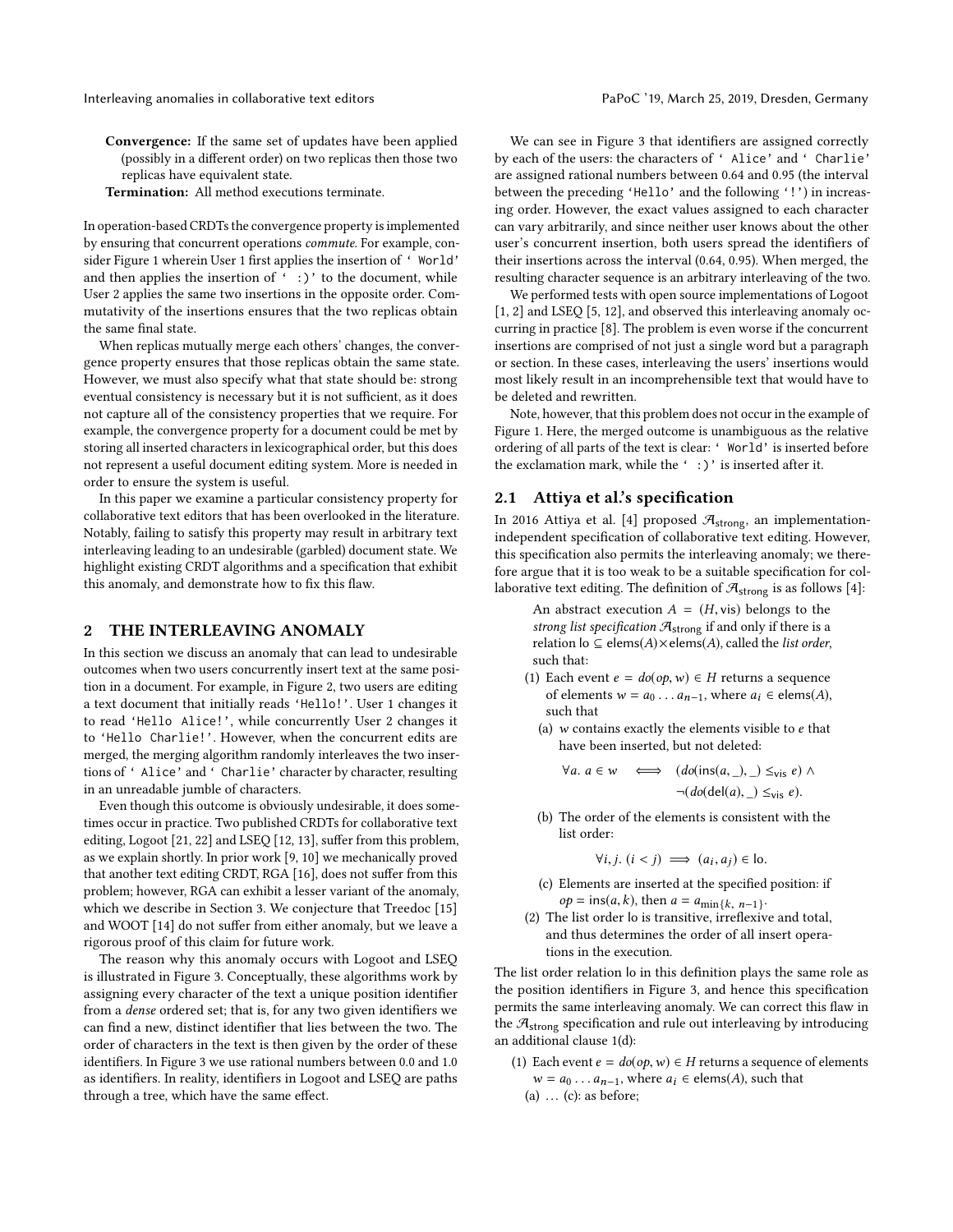(d) Concurrent insertions are not interleaved: that is, for any two sets of insertions X and Y

$$
X = \{x \mid \exists a. \ x = \text{do}(\text{ins}(a, \_), \_) \land x \leq_{\text{vis}} e\}
$$

$$
Y = \{y \mid \exists a.\ y = \text{do}(\text{ins}(a, \_), \_) \land y \leq_{\text{vis}} e\}
$$

such that all operations in  $X$  and  $Y$  are concurrent:

 $\forall x \in X$ .  $\forall y \in Y$ .  $\neg(x \leq_{\text{vis}} y) \land \neg(y \leq_{\text{vis}} x)$ 

if the insertions are at the same location in the document:

 $\sim$   $\sim$   $\sim$   $\sim$ 

$$
\exists i, j. \ \{a_k \mid i < k < j\} = \{a \mid \text{do}(\text{ins}(a, \_), \_) \in X \cup Y\}
$$

then we have either

$$
\forall i, j. \ do(\text{ins}(a_i, \_), \_) \in X \ \land \ do(\text{ins}(a_j, \_), \_) \in Y
$$
  
\n
$$
\implies i < j \quad \text{or}
$$
  
\n
$$
\forall i, j. \ do(\text{ins}(a_i, \_), \_) \in X \ \land \ do(\text{ins}(a_j, \_), \_) \in Y
$$
  
\n
$$
\implies j < i.
$$

That is, either all  $X$  insertions appear before all  $Y$  insertions in the document  $w = a_0 \dots a_{n-1}$ , or vice versa, but they are never interleaved.

(2) as before.

The additional clause specifically addresses the case of concurrent insertions within the same interval  $a_i \dots a_j$  and rules out interleav-<br>ing. The existing clause 1(b) ensures that all replicas resolve the ing. The existing clause 1(b) ensures that all replicas resolve the insertions to appear in the same order.

#### <span id="page-3-0"></span>3 THE LESSER INTERLEAVING ANOMALY

The RGA algorithm for collaborative text editing [\[16\]](#page-5-10) does not suffer from the anomaly described in Section [2,](#page-2-0) as we proved in prior work [\[9,](#page-5-8) [10\]](#page-5-9). In particular, if the insertions are made in sequential order (e.g. the string ' Alice' is inserted by first typing a space, then the letter 'A', then the letter 'l', etc.), then RGA guarantees that there will be no interleaving. In the scenario of Figure [2,](#page-1-1) assuming sequential insertions, RGA allows only two possible outcomes of the merge: either 'Hello Alice Charlie!' or 'Hello Charlie Alice!' with no mixture of the two permitted.

However, RGA does not satisfy the revised specification of Section [2.1](#page-2-1) because it allows a lesser anomaly: text may be interleaved if insertions are not sequential. This lesser anomaly is illustrated in Figure [4.](#page-4-0) In this example, User 1 first positions the cursor between 'Hello' and the exclamation mark, types the word ' reader', then moves the cursor back to a position immediately after 'Hello', and types the word ' dear'.

In RGA an insertion is anchored to the existing character that immediately precedes the character to be inserted. Thus, in Figure [4,](#page-4-0) the first character of ' reader' and the first character of ' dear' are both anchored to the last character of 'Hello'. When User 2 makes a concurrent insertion of ' Alice', it is also anchored to the last character of 'Hello'. This tree of anchoring relationships is illustrated in Figure [5](#page-4-1) (Attiya et al. call this structure a timestamped insertion tree [\[4\]](#page-5-17), while Grishchenko calls it a causal tree [\[7\]](#page-5-18)).

When multiple insertions are anchored to the same character, they are sorted in descending timestamp order. In the example, we can assume that the timestamp of the insertion of ' dear' is greater than that of ' reader', since these insertions were performed sequentially by the same user. However, we do not know

the timestamp of ' Alice' relative to the other two insertions, and hence that insertion can be ordered arbitrarily relative to other insertions with the same anchor. Thus, in this example, RGA allows three possible outcomes of the merge:

(1) 'Hello dear reader Alice!'

- (2) 'Hello dear Alice reader!'
- (3) 'Hello Alice dear reader!'

Although RGA rules out random character-by-character interleaving, it does still allow the word 'Alice' to be interleaved between the two insertion sequences by User 1. We characterise this as a lesser form of the anomaly described in Section [2.](#page-2-0)

The worst case for RGA occurs if the user types all characters in the reverse order of their appearance in the document, i.e. the document is typed back to front. In this case, all characters would be anchored to the head of the document, ordered only by timestamp, and thus arbitrary character-level interleaving could occur. Whilst this editing pattern is unlikely to occur in realistic editing scenarios, it is a case that must be considered by formal consistency models for collaborative text editors.

#### 3.1 Fixing interleaving in RGA

RGA assigns a unique logical timestamp to every operation, and treats that timestamp as the identifier for that operation. Roh et al.'s original definition of RGA used a custom S4Vector datatype as timestamp [\[16\]](#page-5-10), and subsequent presentations of the algorithm [\[18\]](#page-5-1) have used Lamport timestamps [\[11\]](#page-5-19) instead. Our RGA fix works by changing the algorithm to use a new timestamp definition.

In Attiya et al.'s formulation of RGA [\[4\]](#page-5-17), an insertion operation is represented by a triple  $(a, t, r)$  where a is the character being inserted,  $t$  is the timestamp of the operation, and  $r$  is the timestamp of the reference character (the timestamp of the operation that inserted the immediate predecessor character at the time the insertion was performed, or the distinguished value head if the insertion was performed at the beginning of the document). Deletion operations are performed by marking a character as deleted but retaining its position in the document as a tombstone. Since deletions do not affect identifier order in the document, we ignore them henceforth.

We extend this definition to represent each insertion operation by a 4-tuple  $(a, t, r, e)$  where a, t and r are defined as before, and e is the set of timestamps of all insertion operations with the same reference character  $r$  at the time the insertion was performed (not including  $t$  itself). Let  $I$  be the set of insertion operations that have been performed on a document at a given point in time. To insert a character  $a$  after reference character  $r$  in this document, we create a new timestamp  $t$ , create an insertion operation, and add it to  $I$ :

$$
I' = I \cup \{(a, t, r, \{t' \mid \exists a', e', (a', t', r, e') \in I\})\}
$$

In the example of Figure [5,](#page-4-1) if the timestamp of the last character of 'Hello' is  $\tau_0$ , the set of insertions contains ('!',  $\tau_1$ ,  $\tau_0$ , {}) for the exclamation mark,  $(′ , r<sub>2</sub>, r<sub>0</sub>, {τ<sub>1</sub>} )$  for the first character of ' reader',  $( ' ', \tau_3, \tau_0, \{\tau_1\})$  for the first character of 'Alice', and  $(′ \prime$ ,  $\tau_4$ ,  $\tau_0$ ,  $\{\tau_1, \tau_2\}$ ) for the first character of  $′$  dear'.

In order to use this insertion 4-tuple in RGA we need to define a total order that is used to sort insertions with the same reference character. Consider two distinct insertion operations  $ins_1$  and  $ins_2$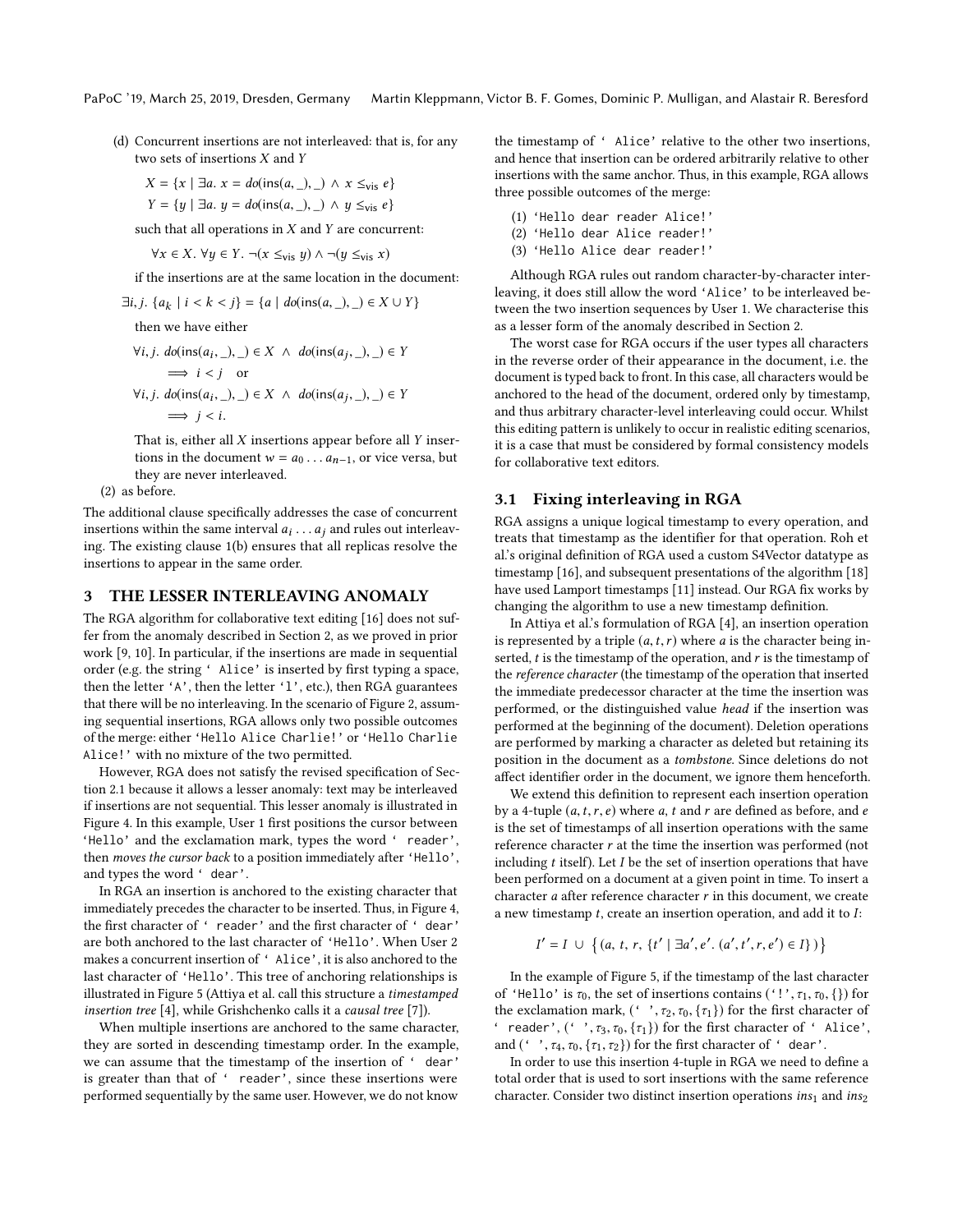<span id="page-4-0"></span>Interleaving anomalies in collaborative text editors **PaPoC** '19, March 25, 2019, Dresden, Germany



Figure 4: The lesser interleaving anomaly that can occur with RGA.

<span id="page-4-1"></span>

Figure 5: The tree structure underlying the RGA example in Figure [4:](#page-4-0) each node represents a character, and its parent is the immediate predecessor character at the time it was inserted. The document state corresponds to a depth-first pre-order traversal over this tree, with sibling nodes visited in descending timestamp order ( $\tau_4 > \tau_3 > \tau_2 > \tau_1$ ).